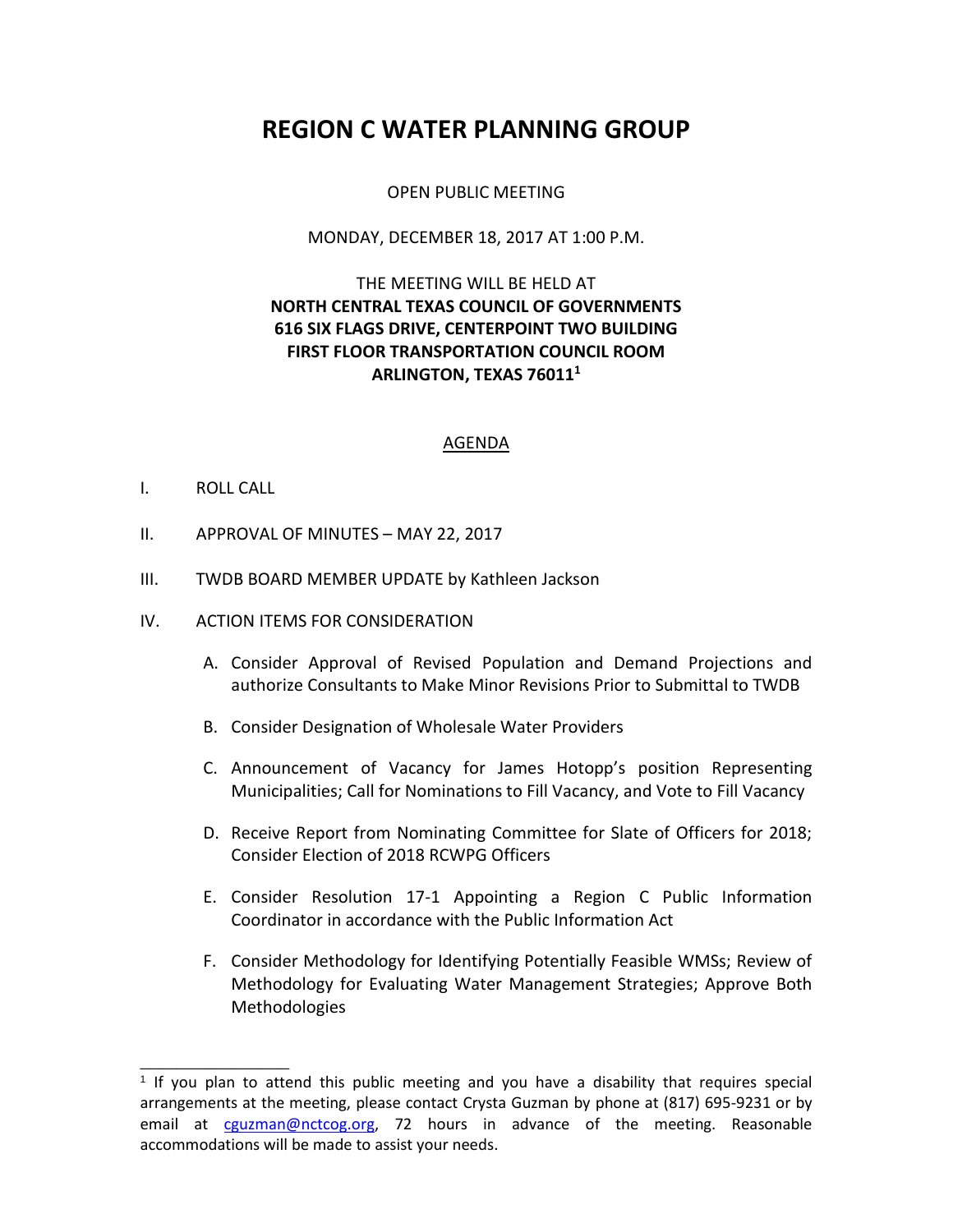- G. Consider Approval for TRA to Execute Contract Amendment with TWDB to include Additional Funds and updated TWDB Regional Planning Rules
- H. Consider Support of the Cities of Hudson Oaks and Willow Park's requested Minor Amendment to the *2016 Region C Water Plan* and approve/authorize the planning group to submit this amendment request to the TWDB along with a request for a minor amendment determination
- I. Consider Support of the City of Westlake's requested Minor Amendment to the *2016 Region C Water Plan* and approve/authorize the planning group to submit this amendment request to the TWDB along with a request for a minor amendment determination

#### V. DISCUSSION ITEMS

- A. Schedule
- B. New and Removed WUGs
- C. Major Water Provider Designation
- D. Tasks 5A and 5B Reuse and Conservation
- E. Task 8 Unique Stream Segments, Unique Reservoir Sites, and Legislative Recommendations
- F. Legislative Updates
- G. Public Participation Strategies
- H. Next Steps

### VI. OTHER DISCUSSION

- A. Updates from the Chair
- B. Report from Regional Liaisons
- C. Report from Texas Water Development Board
- D. Report from Texas Department of Agriculture
- E. Report from Texas Parks and Wildlife Department
- F. Other Reports
- G. Confirm Date and Location of Next Meeting(s) Spring 2018 Potential Dates April 2 or 9, Fall 2018 Potential Dates Aug 13 or 20; 1pm, NCTCOG, 616 Six Flags Drive, Centerpoint Two Building, First Floor Transportation Council Room, Arlington, Texas 76011
- H. Public Comments
- VII. ADJOURNMENT

SUBMITTED BY: